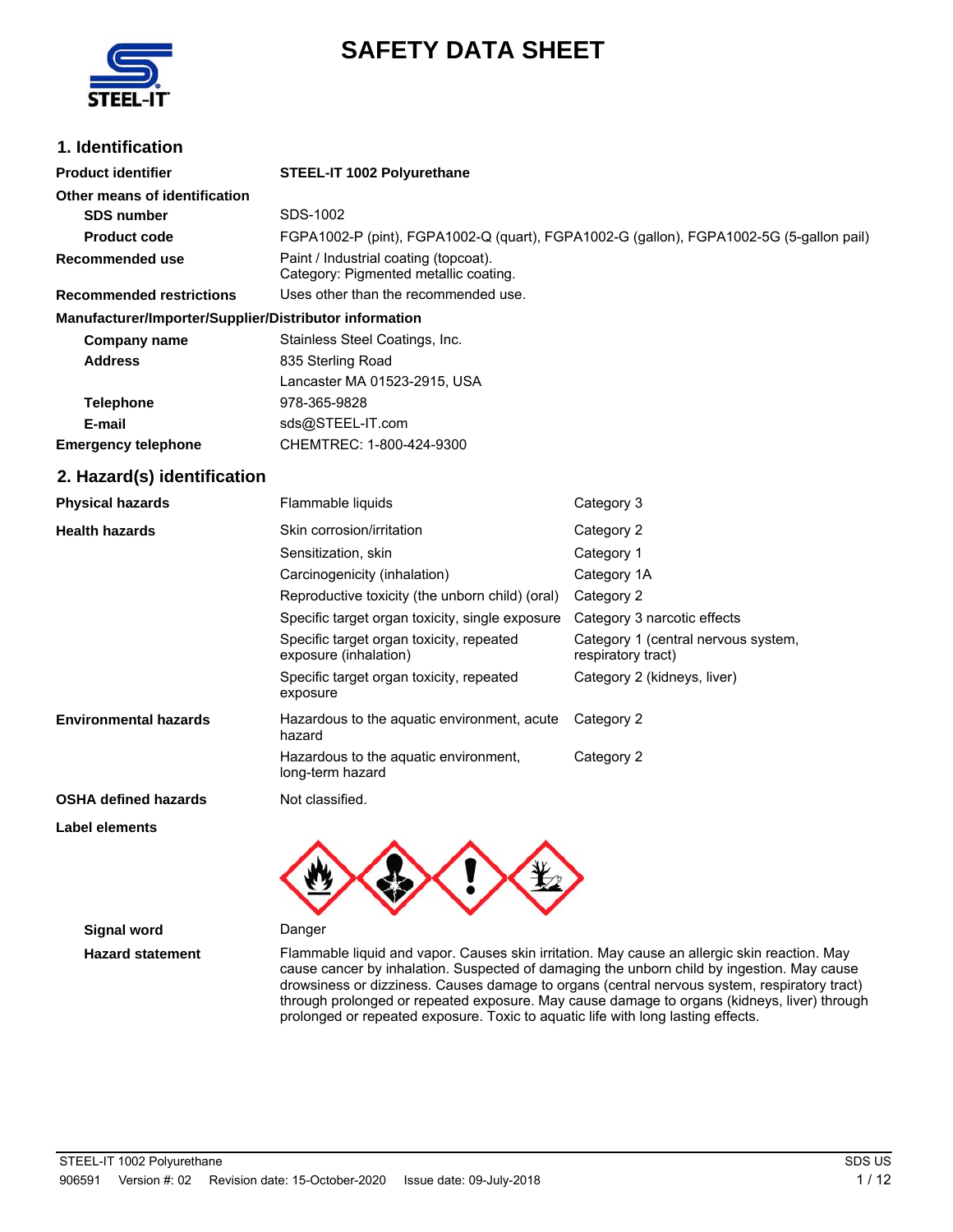| <b>Precautionary statement</b>               |                                                                                                                                                                                                                                                                                                                                                                                                                                                                                                                                                                                                                                                                                                                                                                                                        |
|----------------------------------------------|--------------------------------------------------------------------------------------------------------------------------------------------------------------------------------------------------------------------------------------------------------------------------------------------------------------------------------------------------------------------------------------------------------------------------------------------------------------------------------------------------------------------------------------------------------------------------------------------------------------------------------------------------------------------------------------------------------------------------------------------------------------------------------------------------------|
| <b>Prevention</b>                            | Obtain special instructions before use. Do not handle until all safety precautions have been read<br>and understood. Keep away from heat/sparks/open flames/hot surfaces. - No smoking. Keep<br>container tightly closed. Ground/bond container and receiving equipment. Use explosion-proof<br>electrical/ventilating/lighting// equipment. Use only non-sparking tools. Take precautionary<br>measures against static discharge. Do not breathe mist/vapors/spray. Wash thoroughly after<br>handling. Do not eat, drink or smoke when using this product. Use only outdoors or in a<br>well-ventilated area. Contaminated work clothing must not be allowed out of the workplace. Avoid<br>release to the environment. Wear protective gloves/protective clothing/eye protection/face<br>protection. |
| <b>Response</b>                              | If exposed or concerned: Get medical advice/attention. If on skin (or hair): Take off immediately all<br>contaminated clothing. Rinse skin with water/shower. If skin irritation or rash occurs: Get medical<br>advice/attention. Wash contaminated clothing before reuse. If inhaled: Remove person to fresh air<br>and keep comfortable for breathing. Call a poison center/doctor if you feel unwell. In case of fire:<br>Use water fog, foam, dry chemical powder, carbon dioxide to extinguish. Collect spillage.                                                                                                                                                                                                                                                                                 |
| <b>Storage</b>                               | Keep cool. Store in a well-ventilated place. Keep container tightly closed. Store locked up.                                                                                                                                                                                                                                                                                                                                                                                                                                                                                                                                                                                                                                                                                                           |
| <b>Disposal</b>                              | Dispose of contents/container in accordance with local/regional/national/international regulations.                                                                                                                                                                                                                                                                                                                                                                                                                                                                                                                                                                                                                                                                                                    |
| Hazard(s) not otherwise<br>classified (HNOC) | None known.                                                                                                                                                                                                                                                                                                                                                                                                                                                                                                                                                                                                                                                                                                                                                                                            |
| Supplemental information                     | None.                                                                                                                                                                                                                                                                                                                                                                                                                                                                                                                                                                                                                                                                                                                                                                                                  |

# **3. Composition/information on ingredients**

### **Mixtures**

| <b>Chemical name</b>                                                         |                                                                                                                                                                                                                                                                                                                                                | <b>CAS number</b> | %          |
|------------------------------------------------------------------------------|------------------------------------------------------------------------------------------------------------------------------------------------------------------------------------------------------------------------------------------------------------------------------------------------------------------------------------------------|-------------------|------------|
| Distillates (petroleum), hydrotreated<br>light                               |                                                                                                                                                                                                                                                                                                                                                | 64742-47-8        | $20 - 30$  |
| Benzene,<br>1-chloro-4-(trifluoromethyl)-                                    |                                                                                                                                                                                                                                                                                                                                                | 98-56-6           | $15 - 25$  |
| Chromium                                                                     |                                                                                                                                                                                                                                                                                                                                                | 7440-47-3         | $1 - 4$    |
| C.I. Pigment black 028                                                       |                                                                                                                                                                                                                                                                                                                                                | 68186-91-4        | $1 - 3$    |
| <b>Nickel</b>                                                                |                                                                                                                                                                                                                                                                                                                                                | 7440-02-0         | $1 - 3$    |
| Xylene                                                                       |                                                                                                                                                                                                                                                                                                                                                | 1330-20-7         | $1 - 3$    |
| Ethylbenzene                                                                 |                                                                                                                                                                                                                                                                                                                                                | 100-41-4          | < 0.8      |
| 2-Butanone oxime                                                             |                                                                                                                                                                                                                                                                                                                                                | 96-29-7           | ${}_{0.2}$ |
| Quartz                                                                       |                                                                                                                                                                                                                                                                                                                                                | 14808-60-7        | ${}_{0.2}$ |
| 2-Ethylhexanoic Acid Zirconium<br>Salt                                       |                                                                                                                                                                                                                                                                                                                                                | 22464-99-9        | ${}_{0.2}$ |
| Carbon black                                                                 |                                                                                                                                                                                                                                                                                                                                                | 1333-86-4         | ${}_{0.2}$ |
| <b>Composition comments</b><br>4. First-aid measures                         | The specific chemical identity and/or exact percentage of component(s) have been withheld as a<br>trade secret.<br>All concentrations are in percent by weight unless otherwise indicated. Components not listed are<br>either non-hazardous or are below reportable limits.                                                                   |                   |            |
| <b>Inhalation</b>                                                            | Remove victim to fresh air and keep at rest in a position comfortable for breathing. Call a poison<br>center or doctor/physician if you feel unwell.                                                                                                                                                                                           |                   |            |
| <b>Skin contact</b>                                                          | Remove contaminated clothing immediately and wash skin with soap and water. In case of<br>eczema or other skin disorders: Seek medical attention and take along these instructions.                                                                                                                                                            |                   |            |
| Eye contact                                                                  | Immediately flush eyes with plenty of water for at least 15 minutes. Remove contact lenses, if<br>present and easy to do. Get medical attention if irritation develops and persists.                                                                                                                                                           |                   |            |
| Ingestion                                                                    | Rinse mouth. If vomiting occurs, keep head low so that stomach content doesn't get into the lungs.<br>Get medical attention if symptoms occur.                                                                                                                                                                                                 |                   |            |
| <b>Most important</b><br>symptoms/effects, acute and<br>delayed              | May cause drowsiness and dizziness. Narcosis. Headache. Nausea, vomiting. Behavioral<br>changes. Decrease in motor functions. Direct contact with eyes may cause temporary irritation.<br>Skin irritation. May cause redness and pain. May cause an allergic skin reaction. Dermatitis.<br>Rash. Prolonged exposure may cause chronic effects. |                   |            |
| Indication of immediate<br>medical attention and special<br>treatment needed | Provide general supportive measures and treat symptomatically. Thermal burns: Flush with water<br>immediately. While flushing, remove clothes which do not adhere to affected area. Call an<br>ambulance. Continue flushing during transport to hospital. Keep victim under observation.<br>Symptoms may be delayed.                           |                   |            |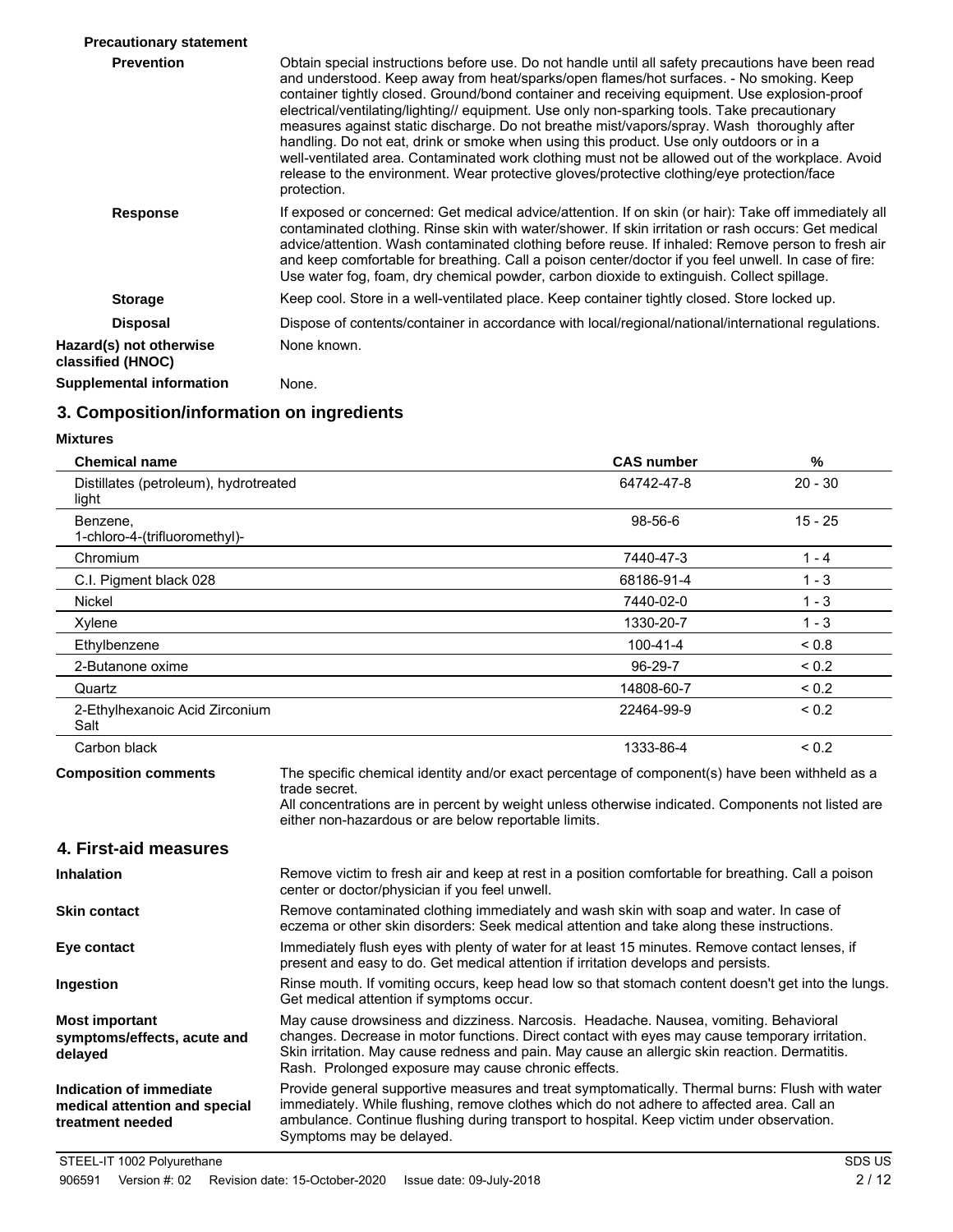Take off all contaminated clothing immediately. IF exposed or concerned: Get medical advice/attention. If you feel unwell, seek medical advice (show the label where possible). Ensure that medical personnel are aware of the material(s) involved, and take precautions to protect themselves. Show this safety data sheet to the doctor in attendance. Wash contaminated clothing before reuse. **General information**

## **5. Fire-fighting measures**

| Suitable extinguishing media                                     | Water fog. Foam. Dry chemical powder. Carbon dioxide (CO2).                                                                                                                                                                                                                    |
|------------------------------------------------------------------|--------------------------------------------------------------------------------------------------------------------------------------------------------------------------------------------------------------------------------------------------------------------------------|
| <b>Unsuitable extinguishing</b><br>media                         | Do not use water jet as an extinguisher, as this will spread the fire.                                                                                                                                                                                                         |
| Specific hazards arising from<br>the chemical                    | Vapors may form explosive mixtures with air. Vapors may travel considerable distance to a source<br>of ignition and flash back. During fire, gases hazardous to health may be formed such as: Carbon<br>oxides. Chlorine compounds. Fluorine compounds. Fumes of metal oxides. |
| Special protective equipment<br>and precautions for firefighters | Self-contained breathing apparatus and full protective clothing must be worn in case of fire.                                                                                                                                                                                  |
| <b>Fire fighting</b><br>equipment/instructions                   | In case of fire and/or explosion do not breathe fumes. Move containers from fire area if you can do<br>so without risk. Cool containers exposed to flames with water until well after the fire is out.                                                                         |
| <b>Specific methods</b>                                          | Use standard firefighting procedures and consider the hazards of other involved materials.                                                                                                                                                                                     |
| <b>General fire hazards</b>                                      | Flammable liquid and vapor.                                                                                                                                                                                                                                                    |

### **6. Accidental release measures**

| <b>Personal precautions,</b><br>protective equipment and<br>emergency procedures | Keep unnecessary personnel away. Keep people away from and upwind of spill/leak. Eliminate all<br>ignition sources (no smoking, flares, sparks, or flames in immediate area). Wear appropriate<br>protective equipment and clothing during clean-up. Do not breathe mist/vapors/spray. Do not touch<br>damaged containers or spilled material unless wearing appropriate protective clothing. Ventilate<br>closed spaces before entering them. Local authorities should be advised if significant spillages<br>cannot be contained. For personal protection, see section 8 of the SDS. |
|----------------------------------------------------------------------------------|----------------------------------------------------------------------------------------------------------------------------------------------------------------------------------------------------------------------------------------------------------------------------------------------------------------------------------------------------------------------------------------------------------------------------------------------------------------------------------------------------------------------------------------------------------------------------------------|
| <b>Methods and materials for</b><br>containment and cleaning up                  | Eliminate all ignition sources (no smoking, flares, sparks, or flames in immediate area). Keep<br>combustibles (wood, paper, oil, etc.) away from spilled material. Take precautionary measures<br>against static discharge. Use only non-sparking tools. Prevent product from entering drains.                                                                                                                                                                                                                                                                                        |
|                                                                                  | Large Spills: Stop the flow of material, if this is without risk. Dike the spilled material, where this is<br>possible. Use a non-combustible material like vermiculite, sand or earth to soak up the product<br>and place into a container for later disposal. Following product recovery, flush area with water.<br>Retain and dispose of contaminated wash water.                                                                                                                                                                                                                   |
|                                                                                  | Small Spills: Absorb with earth, sand or other non-combustible material and transfer to containers<br>for later disposal. Wipe up with absorbent material. Clean surface thoroughly to remove residual<br>contamination.                                                                                                                                                                                                                                                                                                                                                               |
|                                                                                  | Never return spills to original containers for re-use. Put material in suitable, covered, labeled<br>containers. For waste disposal, see section 13 of the SDS.                                                                                                                                                                                                                                                                                                                                                                                                                        |
| <b>Environmental precautions</b>                                                 | Avoid release to the environment. Inform appropriate managerial or supervisory personnel of all<br>environmental releases. Prevent further leakage or spillage if safe to do so. Avoid discharge into<br>drains, water courses or onto the ground.                                                                                                                                                                                                                                                                                                                                     |
| 7. Handling and storage                                                          |                                                                                                                                                                                                                                                                                                                                                                                                                                                                                                                                                                                        |
| <b>Precautions for safe handling</b>                                             | Obtain special instructions before use. Do not handle until all safety precautions have been read<br>and understood. Do not handle, store or open near an open flame, sources of heat or sources of<br>ignition. Protect material from direct sunlight. Explosion-proof general and local exhaust ventilation.<br>Take precautionary measures against static discharges. All equipment used when handling the<br>product must be grounded. Use non-sparking tools and explosion-proof equipment.                                                                                       |
|                                                                                  | Do not breathe mist/vapors/spray. Avoid contact with eyes, skin, and clothing. Avoid prolonged<br>exposure. When using, do not eat, drink or smoke. Persons susceptible to allergic reactions<br>should not handle this product. Pregnant or breastfeeding women must not handle this product.<br>Should be handled in closed systems, if possible. Wear appropriate personal protective<br>equipment. Wash hands thoroughly after handling. Avoid release to the environment. Observe<br>good industrial hygiene practices.                                                           |
| Conditions for safe storage,<br>including any incompatibilities                  | Store locked up. Keep away from heat, sparks and open flame. Prevent electrostatic charge<br>build-up by using common bonding and grounding techniques. Store in a cool, dry place out of<br>direct sunlight. Store in tightly closed container. Store in a well-ventilated place. Keep in an area<br>equipped with sprinklers. Store away from incompatible materials (see Section 10 of the SDS).                                                                                                                                                                                    |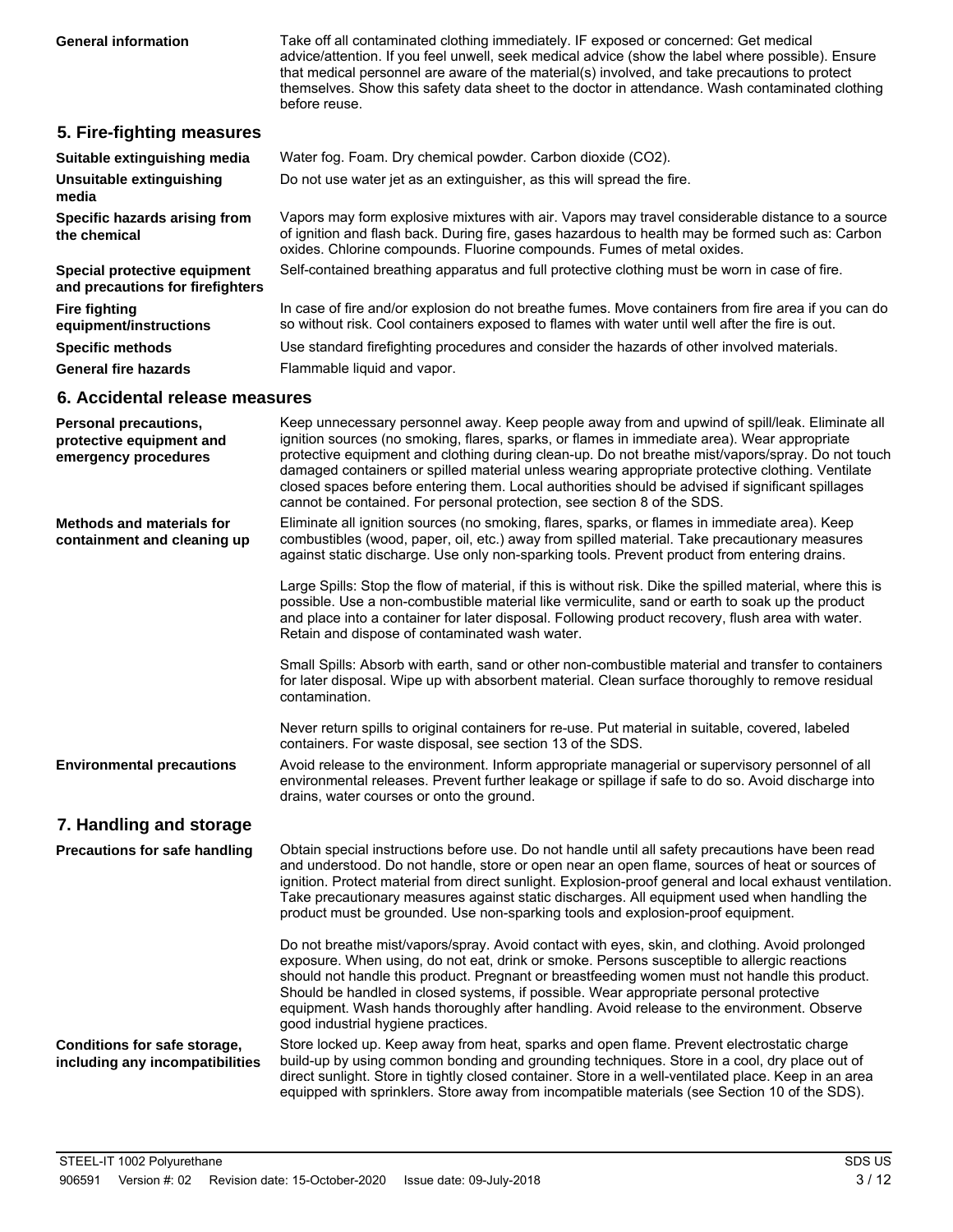# **8. Exposure controls/personal protection**

# **Occupational exposure limits**

| US. OSHA Specifically Regulated Substances (29 CFR 1910.1001-1053)<br><b>Components</b> | <b>Type</b> | Value                |                      |
|-----------------------------------------------------------------------------------------|-------------|----------------------|----------------------|
| Quartz (CAS 14808-60-7)                                                                 | <b>TWA</b>  | $0.05$ mg/m $3$      |                      |
| US. OSHA Table Z-1 Limits for Air Contaminants (29 CFR 1910.1000)<br><b>Components</b>  | <b>Type</b> | Value                |                      |
| C.I. Pigment black 028<br>$(CAS 68186-91-4)$                                            | Ceiling     | $5$ mg/m $3$         |                      |
| Carbon black (CAS<br>1333-86-4)                                                         | PEL         | $3.5$ mg/m $3$       |                      |
| Chromium (CAS 7440-47-3)                                                                | PEL         | 1 $mg/m3$            |                      |
| Ethylbenzene (CAS<br>$100-41-4)$                                                        | <b>PEL</b>  | 435 mg/m3            |                      |
|                                                                                         |             | 100 ppm              |                      |
| Nickel (CAS 7440-02-0)                                                                  | <b>PEL</b>  | 1 $mg/m3$            |                      |
| Xylene (CAS 1330-20-7)                                                                  | PEL         | 435 mg/m3            |                      |
|                                                                                         |             | 100 ppm              |                      |
| US. OSHA Table Z-3 (29 CFR 1910.1000)<br><b>Components</b>                              | <b>Type</b> | Value                | Form                 |
| Quartz (CAS 14808-60-7)                                                                 | <b>TWA</b>  | $0.1$ mg/m $3$       | Respirable.          |
|                                                                                         |             | 2.4 mppcf            | Respirable.          |
| <b>US. ACGIH Threshold Limit Values</b>                                                 |             |                      |                      |
| <b>Components</b>                                                                       | <b>Type</b> | Value                | Form                 |
| Carbon black (CAS<br>1333-86-4)                                                         | <b>TWA</b>  | $3$ mg/m $3$         | Inhalable fraction.  |
| Chromium (CAS 7440-47-3)                                                                | <b>TWA</b>  | $0.5$ mg/m $3$       | Inhalable fraction.  |
| Ethylbenzene (CAS<br>$100-41-4)$                                                        | <b>TWA</b>  | 20 ppm               |                      |
| Nickel (CAS 7440-02-0)                                                                  | <b>TWA</b>  | $1.5$ mg/m $3$       | Inhalable fraction.  |
| Quartz (CAS 14808-60-7)                                                                 | <b>TWA</b>  | $0.025$ mg/m3        | Respirable fraction. |
| Xylene (CAS 1330-20-7)                                                                  | <b>STEL</b> | 150 ppm              |                      |
|                                                                                         | <b>TWA</b>  | 100 ppm              |                      |
| US. NIOSH: Pocket Guide to Chemical Hazards<br><b>Components</b>                        | <b>Type</b> | Value                | Form                 |
| C.I. Pigment black 028                                                                  | <b>STEL</b> | $3$ mg/m $3$         | Fume.                |
| (CAS 68186-91-4)                                                                        |             |                      |                      |
| Carbon black (CAS<br>1333-86-4)                                                         | <b>TWA</b>  | 3.5 mg/m3            |                      |
| Chromium (CAS 7440-47-3)                                                                | <b>TWA</b>  | $0.5$ mg/m $3$       |                      |
| Ethylbenzene (CAS<br>$100-41-4)$                                                        | <b>STEL</b> | 545 mg/m3            |                      |
|                                                                                         |             | $125$ ppm            |                      |
|                                                                                         | <b>TWA</b>  | 435 mg/m3            |                      |
|                                                                                         |             | 100 ppm              |                      |
| Nickel (CAS 7440-02-0)                                                                  | <b>TWA</b>  | 0.015 mg/m3          |                      |
| Quartz (CAS 14808-60-7)                                                                 | <b>TWA</b>  | 0.05 mg/m3           | Respirable dust.     |
| Xylene (CAS 1330-20-7)                                                                  | <b>STEL</b> | 655 mg/m3<br>150 ppm |                      |
|                                                                                         | <b>TWA</b>  | 435 mg/m3            |                      |
|                                                                                         |             |                      |                      |
|                                                                                         |             | 100 ppm              |                      |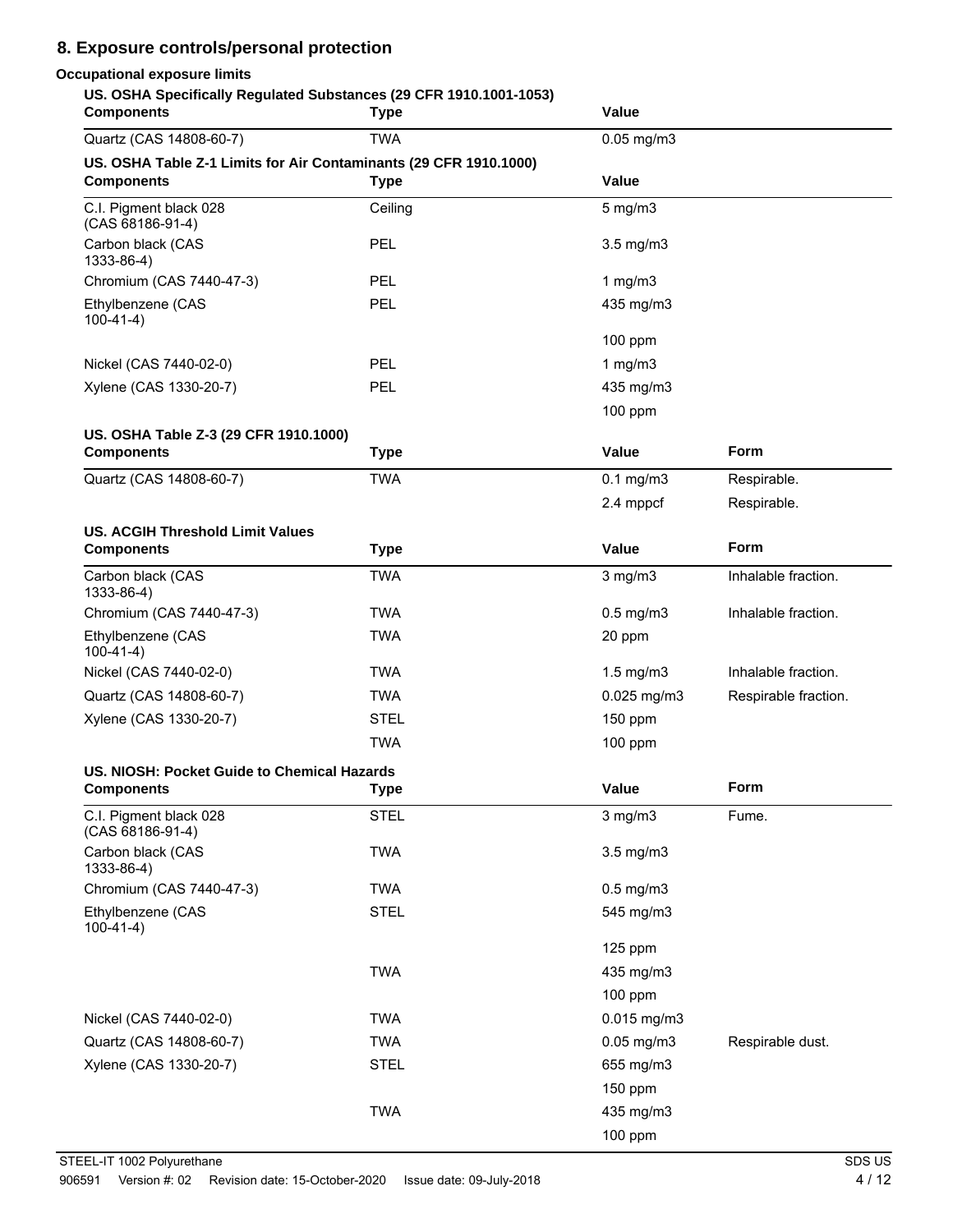| US. Workplace Environmental Exposure Level (WEEL) Guides              |             |                                                                                                                                                                                                                                                                                                                                                                                                                                                                                   |                        |                                                                                                                                                                                                                                                                                                                                                                                        |
|-----------------------------------------------------------------------|-------------|-----------------------------------------------------------------------------------------------------------------------------------------------------------------------------------------------------------------------------------------------------------------------------------------------------------------------------------------------------------------------------------------------------------------------------------------------------------------------------------|------------------------|----------------------------------------------------------------------------------------------------------------------------------------------------------------------------------------------------------------------------------------------------------------------------------------------------------------------------------------------------------------------------------------|
| <b>Components</b>                                                     | <b>Type</b> |                                                                                                                                                                                                                                                                                                                                                                                                                                                                                   | Value                  |                                                                                                                                                                                                                                                                                                                                                                                        |
| 2-Butanone oxime (CAS<br>$96-29-7)$                                   | <b>TWA</b>  |                                                                                                                                                                                                                                                                                                                                                                                                                                                                                   |                        | 36 mg/m3                                                                                                                                                                                                                                                                                                                                                                               |
|                                                                       |             |                                                                                                                                                                                                                                                                                                                                                                                                                                                                                   | 10 ppm                 |                                                                                                                                                                                                                                                                                                                                                                                        |
| <b>Biological limit values</b>                                        |             |                                                                                                                                                                                                                                                                                                                                                                                                                                                                                   |                        |                                                                                                                                                                                                                                                                                                                                                                                        |
| <b>ACGIH Biological Exposure Indices</b>                              |             |                                                                                                                                                                                                                                                                                                                                                                                                                                                                                   |                        |                                                                                                                                                                                                                                                                                                                                                                                        |
| <b>Components</b>                                                     | Value       | <b>Determinant</b>                                                                                                                                                                                                                                                                                                                                                                                                                                                                | <b>Specimen</b>        | <b>Sampling Time</b>                                                                                                                                                                                                                                                                                                                                                                   |
| Ethylbenzene (CAS<br>$100-41-4)$                                      | $0.15$ g/g  | Sum of<br>mandelic acid<br>and<br>phenylglyoxylic<br>acid                                                                                                                                                                                                                                                                                                                                                                                                                         | Creatinine in<br>urine |                                                                                                                                                                                                                                                                                                                                                                                        |
| Xylene (CAS 1330-20-7)                                                | $1.5$ g/g   | Methylhippuric<br>acids                                                                                                                                                                                                                                                                                                                                                                                                                                                           | Creatinine in<br>urine |                                                                                                                                                                                                                                                                                                                                                                                        |
| * - For sampling details, please see the source document.             |             |                                                                                                                                                                                                                                                                                                                                                                                                                                                                                   |                        |                                                                                                                                                                                                                                                                                                                                                                                        |
| Appropriate engineering<br>controls                                   |             |                                                                                                                                                                                                                                                                                                                                                                                                                                                                                   |                        | Explosion-proof general and local exhaust ventilation. Good general ventilation should be used.<br>Ventilation rates should be matched to conditions. If applicable, use process enclosures, local<br>exhaust ventilation, or other engineering controls to maintain airborne levels below recommended<br>exposure limits. Provide easy access to water supply or an emergency shower. |
| Individual protection measures, such as personal protective equipment |             |                                                                                                                                                                                                                                                                                                                                                                                                                                                                                   |                        |                                                                                                                                                                                                                                                                                                                                                                                        |
| <b>Eye/face protection</b>                                            | needed.     |                                                                                                                                                                                                                                                                                                                                                                                                                                                                                   |                        | Wear safety glasses with side shields (or goggles) and a face shield. Wear a full-face respirator, if                                                                                                                                                                                                                                                                                  |
| <b>Skin protection</b>                                                |             |                                                                                                                                                                                                                                                                                                                                                                                                                                                                                   |                        |                                                                                                                                                                                                                                                                                                                                                                                        |
| <b>Hand protection</b>                                                |             | Wear appropriate chemical resistant gloves. Nitrile, butyl rubber or neoprene gloves are<br>recommended. Be aware that the liquid may penetrate the gloves. Frequent change is advisable.<br>The most suitable glove must be chosen in consultation with the gloves supplier, who can inform<br>about the breakthrough time of the glove material.                                                                                                                                |                        |                                                                                                                                                                                                                                                                                                                                                                                        |
| <b>Skin protection</b>                                                |             |                                                                                                                                                                                                                                                                                                                                                                                                                                                                                   |                        |                                                                                                                                                                                                                                                                                                                                                                                        |
| Other                                                                 |             | Wear appropriate chemical resistant clothing. Use of an impervious apron is recommended.                                                                                                                                                                                                                                                                                                                                                                                          |                        |                                                                                                                                                                                                                                                                                                                                                                                        |
| <b>Respiratory protection</b>                                         |             | If engineering controls do not maintain airborne concentrations below recommended exposure<br>limits (where applicable) or to an acceptable level (in countries where exposure limits have not<br>been established), an approved respirator must be worn. Wear NIOSH approved respirator<br>appropriate for airborne exposure at the point of use. Chemical respirator with organic vapor<br>cartridge and full facepiece. Check with respiratory protective equipment suppliers. |                        |                                                                                                                                                                                                                                                                                                                                                                                        |
| <b>Thermal hazards</b>                                                |             | Wear appropriate thermal protective clothing, when necessary.                                                                                                                                                                                                                                                                                                                                                                                                                     |                        |                                                                                                                                                                                                                                                                                                                                                                                        |
| <b>General hygiene</b><br>considerations                              |             |                                                                                                                                                                                                                                                                                                                                                                                                                                                                                   |                        | Observe any medical surveillance requirements. When using do not smoke. Always observe good<br>personal hygiene measures, such as washing after handling the material and before eating,<br>drinking, and/or smoking. Routinely wash work clothing and protective equipment to remove<br>contaminants. Contaminated work clothing must not be allowed out of the workplace.            |
| 9. Physical and chemical properties                                   |             |                                                                                                                                                                                                                                                                                                                                                                                                                                                                                   |                        |                                                                                                                                                                                                                                                                                                                                                                                        |
| Appearance                                                            |             |                                                                                                                                                                                                                                                                                                                                                                                                                                                                                   |                        |                                                                                                                                                                                                                                                                                                                                                                                        |
|                                                                       |             |                                                                                                                                                                                                                                                                                                                                                                                                                                                                                   |                        |                                                                                                                                                                                                                                                                                                                                                                                        |

| <b>Physical state</b>                      | Liquid.                         |
|--------------------------------------------|---------------------------------|
| <b>Form</b>                                | Liguid.                         |
| Color                                      | Gray.                           |
| Odor                                       | Characteristic of solvents.     |
| Odor threshold                             | Not available.                  |
| рH                                         | Not available.                  |
| Melting point/freezing point               | Not available.                  |
| Initial boiling point and boiling<br>range | 278.6 - 397.4 °F (137 - 203 °C) |
| Flash point                                | 98.6 °F (37 °C)                 |
| <b>Evaporation rate</b>                    | $0.9$ (butyl acetate = 1)       |
| Flammability (solid, gas)                  | Not applicable.                 |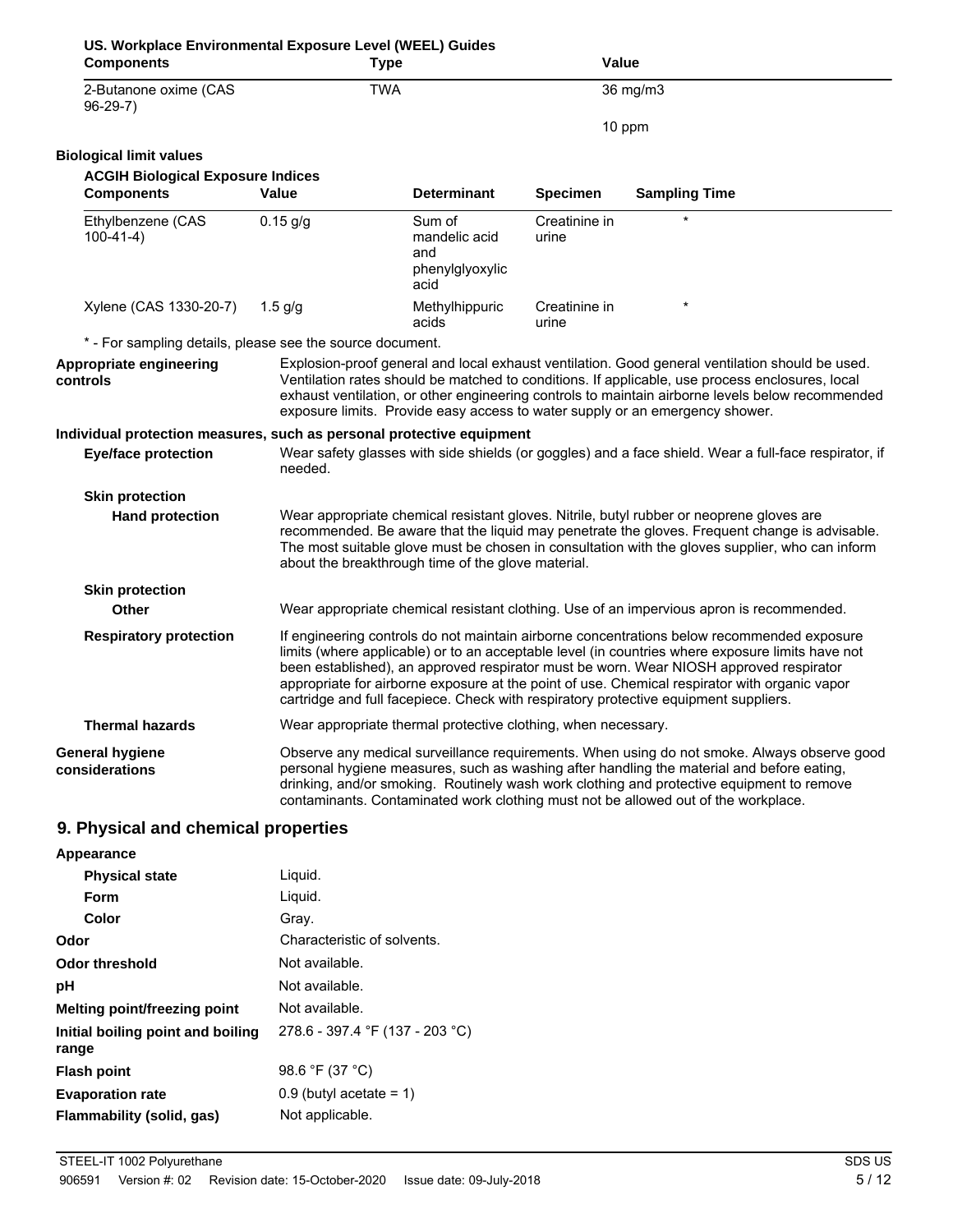# **Upper/lower flammability or explosive limits**

| Opper/lower hammability or explosive limits       |                                         |
|---------------------------------------------------|-----------------------------------------|
| Explosive limit - lower (%)                       | $0.9\%$                                 |
| Explosive limit - upper (%)                       | 10.5 %                                  |
| Vapor pressure                                    | 5.3 mmHg at 20 $^{\circ}$ C             |
| Vapor density                                     | 6.2 (Air = 1)                           |
| <b>Relative density</b>                           | 1.686                                   |
| Solubility(ies)                                   |                                         |
| Solubility (water)                                | Not available.                          |
| <b>Partition coefficient</b><br>(n-octanol/water) | $<$ 1 (Log Pow)                         |
| <b>Auto-ignition temperature</b>                  | 932 °F (500 °C)                         |
| <b>Decomposition temperature</b>                  | Not available.                          |
| <b>Viscosity</b>                                  | 2500 cP (Brookfield #4 spindle @ 20rpm) |
| <b>Other information</b>                          |                                         |
| <b>Bulk density</b>                               | Not applicable.                         |
| <b>Explosive properties</b>                       | Not explosive.                          |
| <b>Oxidizing properties</b>                       | Not oxidizing.                          |
| VOC                                               | 452 g/l                                 |

# **10. Stability and reactivity**

| <b>Reactivity</b>                            | The product is stable and non-reactive under normal conditions of use, storage and transport.                                                                                                                |  |
|----------------------------------------------|--------------------------------------------------------------------------------------------------------------------------------------------------------------------------------------------------------------|--|
| <b>Chemical stability</b>                    | Material is stable under normal conditions.                                                                                                                                                                  |  |
| <b>Possibility of hazardous</b><br>reactions | No dangerous reaction known under conditions of normal use.                                                                                                                                                  |  |
| <b>Conditions to avoid</b>                   | Keep away from heat, hot surfaces, sparks, open flames and other ignition sources. Avoid<br>temperatures exceeding the flash point. Protect against direct sunlight. Contact with incompatible<br>materials. |  |
| Incompatible materials                       | Strong oxidizing agents. Strong acids. Halogens. Chlorine.                                                                                                                                                   |  |
| <b>Hazardous decomposition</b><br>products   | Thermal decomposition or combustion may liberate carbon oxides and other toxic gases or vapors.<br>Fumes of metal oxides. Chlorine compounds. Fluorine compounds.                                            |  |

# **11. Toxicological information**

### **Information on likely routes of exposure**

| <b>Inhalation</b>                                                                  | May cause drowsiness or dizziness. May cause cancer by inhalation. Prolonged inhalation may<br>be harmful.                                                                                                                                                                                                                                              |
|------------------------------------------------------------------------------------|---------------------------------------------------------------------------------------------------------------------------------------------------------------------------------------------------------------------------------------------------------------------------------------------------------------------------------------------------------|
| <b>Skin contact</b>                                                                | Causes skin irritation. May cause an allergic skin reaction.                                                                                                                                                                                                                                                                                            |
| Eye contact                                                                        | Direct contact with eyes may cause temporary irritation.                                                                                                                                                                                                                                                                                                |
| Ingestion                                                                          | May cause discomfort if swallowed. Suspected of damaging the unborn child by ingestion.                                                                                                                                                                                                                                                                 |
| Symptoms related to the<br>physical, chemical and<br>toxicological characteristics | May cause drowsiness or dizziness. Narcosis. Headache. Nausea, vomiting. Behavioral changes.<br>Direct contact with eyes may cause temporary irritation. Decrease in motor functions. Skin<br>irritation. May cause redness and pain. May cause an allergic skin reaction. Dermatitis. Rash.<br>Jaundice. Prolonged exposure may cause chronic effects. |

### **Information on toxicological effects**

| <b>Acute toxicity</b>          | Not expected to be acutely toxic.     |                        |  |
|--------------------------------|---------------------------------------|------------------------|--|
| <b>Components</b>              | <b>Test Results</b><br><b>Species</b> |                        |  |
| 2-Butanone oxime (CAS 96-29-7) |                                       |                        |  |
| <b>Acute</b>                   |                                       |                        |  |
| <b>Dermal</b>                  |                                       |                        |  |
| LD50                           | Rabbit                                | > 1000 mg/kg, 24 Hours |  |
| Oral                           |                                       |                        |  |
| LD50                           | Rat                                   | > 900 mg/kg            |  |
|                                |                                       |                        |  |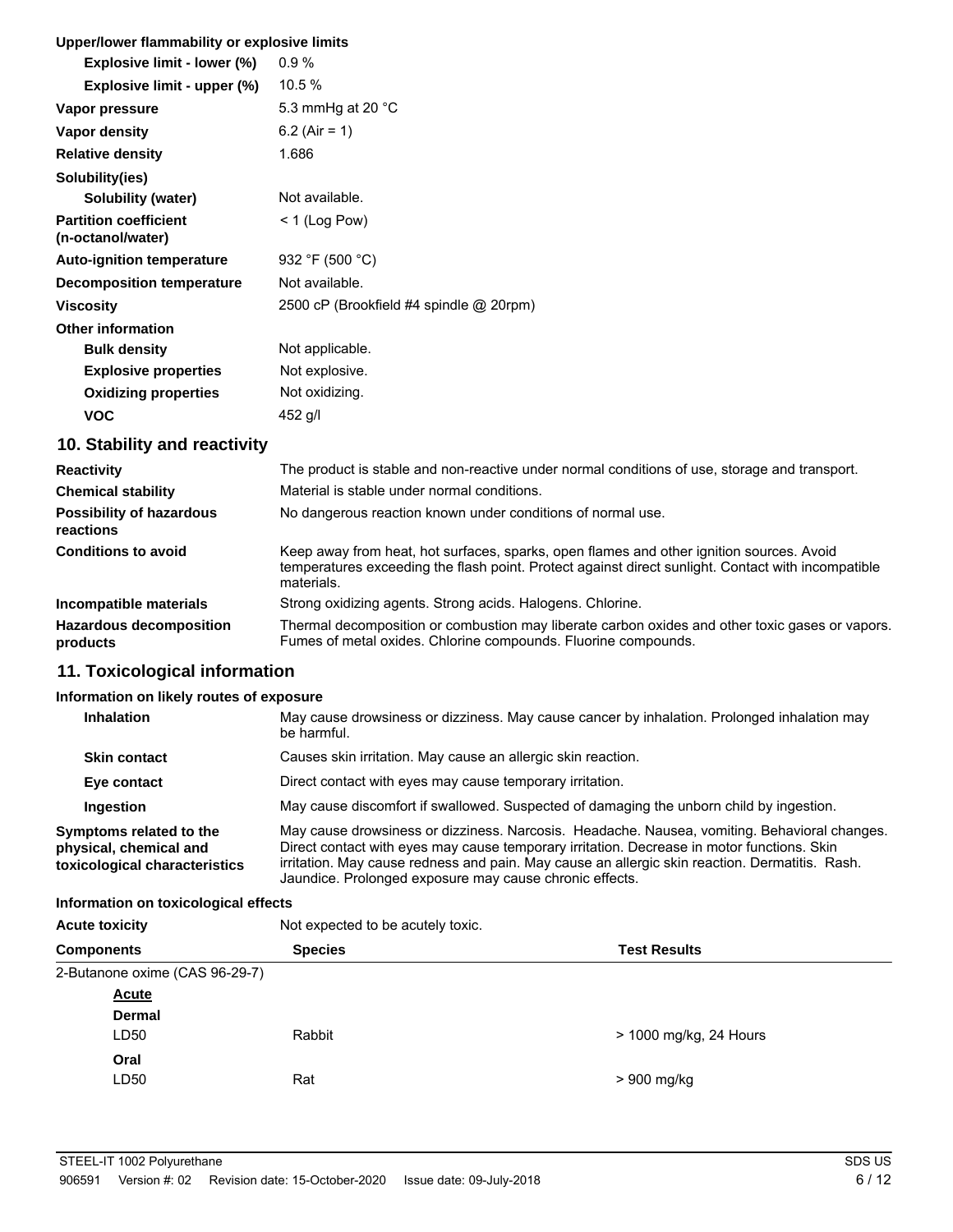| <b>Components</b>                                          | <b>Species</b>                                                 | <b>Test Results</b>                                                                          |  |
|------------------------------------------------------------|----------------------------------------------------------------|----------------------------------------------------------------------------------------------|--|
| Carbon black (CAS 1333-86-4)                               |                                                                |                                                                                              |  |
| <u>Acute</u>                                               |                                                                |                                                                                              |  |
| Dermal                                                     |                                                                |                                                                                              |  |
| LD50                                                       | Rabbit                                                         | > 3000 mg/kg                                                                                 |  |
| Oral                                                       |                                                                |                                                                                              |  |
| LD50                                                       | Rat                                                            | > 8000 mg/kg                                                                                 |  |
| Ethylbenzene (CAS 100-41-4)                                |                                                                |                                                                                              |  |
| <u>Acute</u>                                               |                                                                |                                                                                              |  |
| Dermal                                                     |                                                                |                                                                                              |  |
| LD50                                                       | Rabbit                                                         | 15400 mg/kg                                                                                  |  |
| <b>Inhalation</b>                                          |                                                                |                                                                                              |  |
| <b>LC50</b>                                                | Rat                                                            | 17.4 mg/l, 4 hours                                                                           |  |
| Oral                                                       |                                                                |                                                                                              |  |
| LD50                                                       | Rat                                                            | 3500 - 4700 mg/kg                                                                            |  |
| Xylene (CAS 1330-20-7)                                     |                                                                |                                                                                              |  |
| <u>Acute</u>                                               |                                                                |                                                                                              |  |
| Oral                                                       |                                                                |                                                                                              |  |
| LD50                                                       | Rat                                                            | 3523 mg/kg                                                                                   |  |
| <b>Skin corrosion/irritation</b>                           | Causes skin irritation.                                        |                                                                                              |  |
| Serious eye damage/eye                                     | Direct contact with eyes may cause temporary irritation.       |                                                                                              |  |
| irritation                                                 |                                                                |                                                                                              |  |
| Respiratory or skin sensitization                          |                                                                |                                                                                              |  |
| <b>ACGIH sensitization</b>                                 |                                                                |                                                                                              |  |
|                                                            | Trivalent chromium water soluble inorganic compounds,          | Dermal sensitization                                                                         |  |
|                                                            | including Chromite ore processing, as Cr (III), inhalable      |                                                                                              |  |
| fraction (CAS 68186-91-4)                                  |                                                                | Respiratory sensitization                                                                    |  |
| <b>Respiratory sensitization</b>                           | Not a respiratory sensitizer.                                  |                                                                                              |  |
| <b>Skin sensitization</b>                                  | May cause an allergic skin reaction.                           |                                                                                              |  |
| Germ cell mutagenicity                                     |                                                                | No data available to indicate product or any components present at greater than 0.1% are     |  |
|                                                            | mutagenic or genotoxic.                                        |                                                                                              |  |
| Carcinogenicity                                            | May cause cancer.                                              |                                                                                              |  |
| IARC Monographs. Overall Evaluation of Carcinogenicity     |                                                                |                                                                                              |  |
|                                                            | Benzene, 1-chloro-4-(trifluoromethyl)- (CAS 98-56-6)           | 2B Possibly carcinogenic to humans.                                                          |  |
| C.I. Pigment black 028 (CAS 68186-91-4)                    |                                                                | 3 Not classifiable as to carcinogenicity to humans.                                          |  |
| Carbon black (CAS 1333-86-4)<br>Chromium (CAS 7440-47-3)   |                                                                | 2B Possibly carcinogenic to humans.<br>3 Not classifiable as to carcinogenicity to humans.   |  |
| Ethylbenzene (CAS 100-41-4)                                |                                                                | 2B Possibly carcinogenic to humans.                                                          |  |
| Nickel (CAS 7440-02-0)                                     |                                                                | 2B Possibly carcinogenic to humans.                                                          |  |
| Quartz (CAS 14808-60-7)                                    |                                                                | 1 Carcinogenic to humans.<br>3 Not classifiable as to carcinogenicity to humans.             |  |
| Xylene (CAS 1330-20-7)<br><b>NTP Report on Carcinogens</b> |                                                                |                                                                                              |  |
| Carbon black (CAS 1333-86-4)                               |                                                                | Known To Be Human Carcinogen.                                                                |  |
| Nickel (CAS 7440-02-0)                                     |                                                                | Known To Be Human Carcinogen.                                                                |  |
|                                                            |                                                                | Reasonably Anticipated to be a Human Carcinogen.                                             |  |
| Quartz (CAS 14808-60-7)                                    | OSHA Specifically Regulated Substances (29 CFR 1910.1001-1053) | Known To Be Human Carcinogen.                                                                |  |
| Quartz (CAS 14808-60-7)                                    |                                                                | Cancer                                                                                       |  |
| <b>Reproductive toxicity</b>                               | Suspected of damaging the unborn child.                        |                                                                                              |  |
| Specific target organ toxicity -                           | May cause drowsiness or dizziness.                             |                                                                                              |  |
| single exposure                                            |                                                                |                                                                                              |  |
| Specific target organ toxicity -                           |                                                                | Causes damage to organs (central nervous system, respiratory tract) through prolonged or     |  |
| repeated exposure                                          | exposure.                                                      | repeated exposure. May cause damage to organs (kidneys, liver) through prolonged or repeated |  |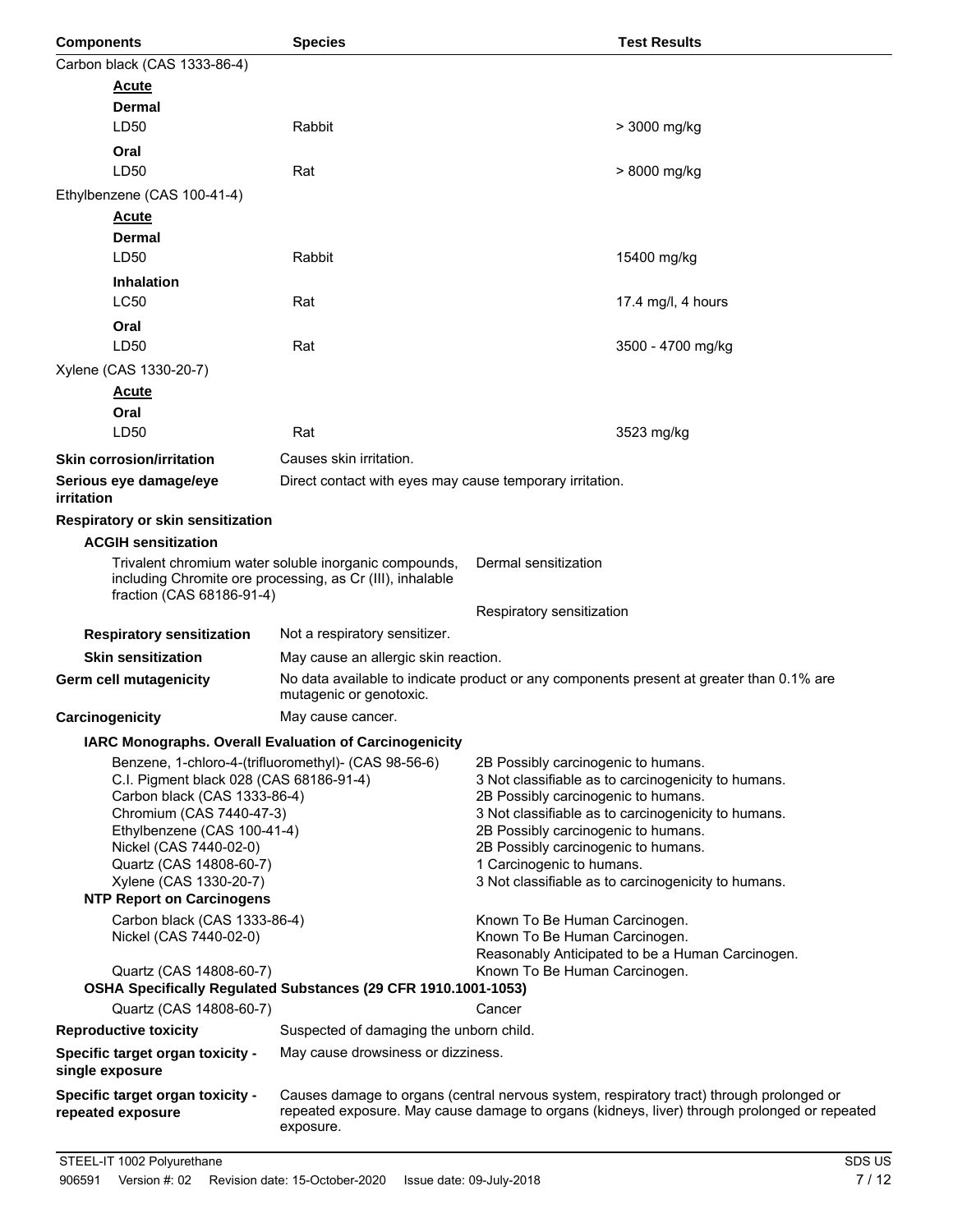| <b>Aspiration hazard</b> | Not an aspiration hazard.                                                                               |
|--------------------------|---------------------------------------------------------------------------------------------------------|
| <b>Chronic effects</b>   | Prolonged inhalation may be harmful. Causes damage to organs through prolonged or repeated<br>exposure. |

# **12. Ecological information**

**Ecotoxicity Example 2018** Toxic to aquatic life with long lasting effects.

| <b>Components</b>                                                                   |             | <b>Species</b>                                                                                                                            |                                                            | <b>Test Results</b>                                                                                                                                                                                                                                                                                                                                                                                  |
|-------------------------------------------------------------------------------------|-------------|-------------------------------------------------------------------------------------------------------------------------------------------|------------------------------------------------------------|------------------------------------------------------------------------------------------------------------------------------------------------------------------------------------------------------------------------------------------------------------------------------------------------------------------------------------------------------------------------------------------------------|
| Carbon black (CAS 1333-86-4)                                                        |             |                                                                                                                                           |                                                            |                                                                                                                                                                                                                                                                                                                                                                                                      |
| <b>Aquatic</b>                                                                      |             |                                                                                                                                           |                                                            |                                                                                                                                                                                                                                                                                                                                                                                                      |
| Acute                                                                               |             |                                                                                                                                           |                                                            |                                                                                                                                                                                                                                                                                                                                                                                                      |
| Fish                                                                                | LC50        | Leuciscus idus                                                                                                                            |                                                            | > 1000 mg/l, 96 Hours                                                                                                                                                                                                                                                                                                                                                                                |
| Distillates (petroleum), hydrotreated light (CAS 64742-47-8)                        |             |                                                                                                                                           |                                                            |                                                                                                                                                                                                                                                                                                                                                                                                      |
| <b>Aquatic</b>                                                                      |             |                                                                                                                                           |                                                            |                                                                                                                                                                                                                                                                                                                                                                                                      |
| Acute                                                                               |             |                                                                                                                                           |                                                            |                                                                                                                                                                                                                                                                                                                                                                                                      |
| Fish                                                                                | LC50        | (Oncorhynchus mykiss)                                                                                                                     | Rainbow trout, donaldson trout                             | 2.9 mg/l, 96 hours                                                                                                                                                                                                                                                                                                                                                                                   |
| Ethylbenzene (CAS 100-41-4)                                                         |             |                                                                                                                                           |                                                            |                                                                                                                                                                                                                                                                                                                                                                                                      |
| <b>Aquatic</b>                                                                      |             |                                                                                                                                           |                                                            |                                                                                                                                                                                                                                                                                                                                                                                                      |
| Acute                                                                               |             |                                                                                                                                           |                                                            |                                                                                                                                                                                                                                                                                                                                                                                                      |
| Crustacea                                                                           | EC50        |                                                                                                                                           | Water flea (Daphnia magna)                                 | 1.81 - 2.38 mg/l, 48 hours                                                                                                                                                                                                                                                                                                                                                                           |
| Fish                                                                                | LC50        | (Oncorhynchus mykiss)                                                                                                                     | Rainbow trout, donaldson trout                             | 4.2 mg/l, 96 hours                                                                                                                                                                                                                                                                                                                                                                                   |
| Chronic                                                                             |             |                                                                                                                                           |                                                            |                                                                                                                                                                                                                                                                                                                                                                                                      |
| Crustacea                                                                           | <b>EC50</b> | Ceriodaphnia dubia                                                                                                                        |                                                            | 3.6 mg/l, 7 days                                                                                                                                                                                                                                                                                                                                                                                     |
| Nickel (CAS 7440-02-0)                                                              |             |                                                                                                                                           |                                                            |                                                                                                                                                                                                                                                                                                                                                                                                      |
| <b>Aquatic</b>                                                                      |             |                                                                                                                                           |                                                            |                                                                                                                                                                                                                                                                                                                                                                                                      |
| Acute                                                                               |             |                                                                                                                                           |                                                            |                                                                                                                                                                                                                                                                                                                                                                                                      |
| Crustacea                                                                           | EC50        |                                                                                                                                           | Water flea (Daphnia magna)                                 | 1 mg/l, 48 hours                                                                                                                                                                                                                                                                                                                                                                                     |
|                                                                                     | LC50        |                                                                                                                                           | Calanoid copepod (Eurytemora affinis)                      | 7.35 - 12.12 mg/l, 96 hours                                                                                                                                                                                                                                                                                                                                                                          |
| Xylene (CAS 1330-20-7)                                                              |             |                                                                                                                                           |                                                            |                                                                                                                                                                                                                                                                                                                                                                                                      |
| <b>Aquatic</b>                                                                      |             |                                                                                                                                           |                                                            |                                                                                                                                                                                                                                                                                                                                                                                                      |
| Fish                                                                                | LC50        | (Oncorhynchus mykiss)                                                                                                                     | Rainbow trout, donaldson trout                             | 2.6 mg/l, 96 hours                                                                                                                                                                                                                                                                                                                                                                                   |
| Persistence and degradability                                                       |             |                                                                                                                                           | No data is available on the degradability of this product. |                                                                                                                                                                                                                                                                                                                                                                                                      |
| <b>Bioaccumulative potential</b>                                                    |             |                                                                                                                                           |                                                            |                                                                                                                                                                                                                                                                                                                                                                                                      |
| Partition coefficient n-octanol / water (log Kow)                                   |             |                                                                                                                                           |                                                            |                                                                                                                                                                                                                                                                                                                                                                                                      |
| STEEL-IT 1002 Polyurethane                                                          |             |                                                                                                                                           | $<$ 1, (Log Pow)                                           |                                                                                                                                                                                                                                                                                                                                                                                                      |
| Benzene, 1-chloro-4-(trifluoromethyl)- (CAS 98-56-6)<br>Ethylbenzene (CAS 100-41-4) |             |                                                                                                                                           | 3.6<br>3.15                                                |                                                                                                                                                                                                                                                                                                                                                                                                      |
| Xylene (CAS 1330-20-7)                                                              |             |                                                                                                                                           | $3.12 - 3.2$                                               |                                                                                                                                                                                                                                                                                                                                                                                                      |
| <b>Mobility in soil</b>                                                             |             | No data available for this product.                                                                                                       |                                                            |                                                                                                                                                                                                                                                                                                                                                                                                      |
| Other adverse effects                                                               |             |                                                                                                                                           | (HAPs) per the US Federal Clean Air Act (see section 15).  | The product contains volatile organic compounds which have a photochemical ozone creation<br>potential. This product contains one or more substances identified as hazardous air pollutants                                                                                                                                                                                                          |
| 13. Disposal considerations                                                         |             |                                                                                                                                           |                                                            |                                                                                                                                                                                                                                                                                                                                                                                                      |
| <b>Disposal instructions</b>                                                        |             |                                                                                                                                           |                                                            | Collect and reclaim or dispose in sealed containers at licensed waste disposal site. Incinerate the                                                                                                                                                                                                                                                                                                  |
|                                                                                     |             |                                                                                                                                           |                                                            | material under controlled conditions in an approved incinerator. Do not allow this material to drain<br>into sewers/water supplies. Do not contaminate ponds, waterways or ditches with chemical or used<br>container. If discarded, this product is considered a RCRA ignitable waste, D001. Dispose of<br>contents/container in accordance with local/regional/national/international regulations. |
| Local disposal regulations                                                          |             |                                                                                                                                           | Dispose in accordance with all applicable regulations.     |                                                                                                                                                                                                                                                                                                                                                                                                      |
| Hazardous waste code                                                                |             |                                                                                                                                           | D001: Waste Flammable material with a flash point <140 F   |                                                                                                                                                                                                                                                                                                                                                                                                      |
|                                                                                     |             | D007: Waste Chromium<br>The waste code should be assigned in discussion between the user, the producer and the waste<br>disposal company. |                                                            |                                                                                                                                                                                                                                                                                                                                                                                                      |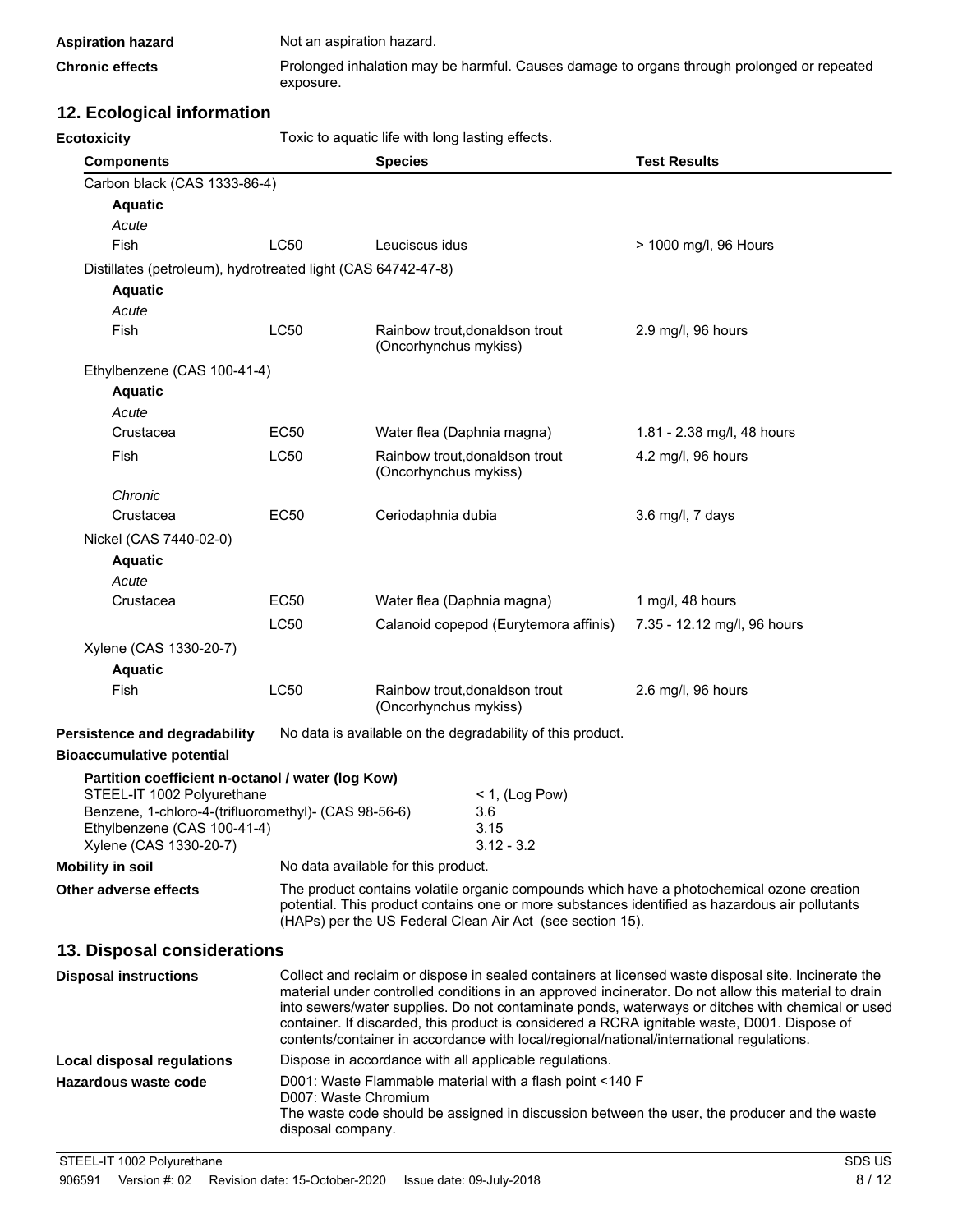**Waste from residues / unused products**

Dispose in accordance with local regulations. Empty containers or liners may retain some product residues. This material and its container must be disposed of in a safe manner.

**Contaminated packaging**

Since emptied containers may retain product residue, follow label warnings even after container is emptied. Empty containers should be taken to an approved waste handling site for recycling or disposal. Do not re-use empty containers.

# **14. Transport information**

|     | ייטקטושוו די |  |
|-----|--------------|--|
| DOT |              |  |
|     | UN numher    |  |

| UN number                                                                      | UN1263                                                        |                                                                                                      |
|--------------------------------------------------------------------------------|---------------------------------------------------------------|------------------------------------------------------------------------------------------------------|
| UN proper shipping name                                                        | Paint                                                         |                                                                                                      |
| <b>Transport hazard class(es)</b>                                              |                                                               |                                                                                                      |
| <b>Class</b>                                                                   | 3                                                             |                                                                                                      |
| <b>Subsidiary risk</b>                                                         | $\overline{\phantom{0}}$                                      |                                                                                                      |
| Label(s)                                                                       | 3                                                             |                                                                                                      |
| <b>Packing group</b>                                                           | III                                                           |                                                                                                      |
| <b>Environmental hazards</b>                                                   |                                                               |                                                                                                      |
| <b>Marine pollutant</b>                                                        | Yes                                                           |                                                                                                      |
|                                                                                |                                                               | Special precautions for user Read safety instructions, SDS and emergency procedures before handling. |
| <b>Special provisions</b>                                                      | B1, B52, IB3, T2, TP1, TP29                                   |                                                                                                      |
| <b>Packaging exceptions</b>                                                    | 150                                                           |                                                                                                      |
| Packaging non bulk                                                             | 173                                                           |                                                                                                      |
| Packaging bulk                                                                 | 242                                                           |                                                                                                      |
| <b>IATA</b>                                                                    |                                                               |                                                                                                      |
| UN number                                                                      | <b>UN1263</b>                                                 |                                                                                                      |
| UN proper shipping name                                                        | Paint                                                         |                                                                                                      |
| <b>Transport hazard class(es)</b>                                              |                                                               |                                                                                                      |
| <b>Class</b>                                                                   | 3                                                             |                                                                                                      |
| <b>Subsidiary risk</b>                                                         | $\overline{\phantom{0}}$                                      |                                                                                                      |
| Label(s)                                                                       | 3                                                             |                                                                                                      |
| <b>Packing group</b>                                                           | III                                                           |                                                                                                      |
| <b>Environmental hazards</b>                                                   | Yes                                                           |                                                                                                      |
| <b>ERG Code</b>                                                                | 3L                                                            |                                                                                                      |
|                                                                                |                                                               | Special precautions for user Read safety instructions, SDS and emergency procedures before handling. |
| <b>IMDG</b>                                                                    |                                                               |                                                                                                      |
| <b>UN number</b>                                                               | <b>UN1263</b>                                                 |                                                                                                      |
| UN proper shipping name                                                        | <b>PAINT</b>                                                  |                                                                                                      |
| <b>Transport hazard class(es)</b>                                              |                                                               |                                                                                                      |
| <b>Class</b>                                                                   | 3                                                             |                                                                                                      |
| <b>Subsidiary risk</b>                                                         | $\overline{\phantom{0}}$                                      |                                                                                                      |
| Packing group                                                                  | Ш                                                             |                                                                                                      |
| <b>Environmental hazards</b>                                                   |                                                               |                                                                                                      |
| <b>Marine pollutant</b>                                                        | Yes                                                           |                                                                                                      |
| <b>EmS</b>                                                                     | $F-E$ , $S-E$                                                 |                                                                                                      |
|                                                                                |                                                               | Special precautions for user Read safety instructions, SDS and emergency procedures before handling. |
| Transport in bulk according to<br>Annex II of MARPOL 73/78 and<br>the IBC Code | Not established.                                              |                                                                                                      |
| 15. Regulatory information                                                     |                                                               |                                                                                                      |
| <b>US federal regulations</b>                                                  | Standard, 29 CFR 1910.1200.                                   | This product is a "Hazardous Chemical" as defined by the OSHA Hazard Communication                   |
|                                                                                | TSCA Section 12(b) Export Notification (40 CFR 707, Subpt. D) |                                                                                                      |
|                                                                                |                                                               | Benzene, 1-chloro-4-(trifluoromethyl)- (CAS 98-56-6) 0.1 % One-Time Export Notification only.        |
|                                                                                | <b>CERCLA Hazardous Substance List (40 CFR 302.4)</b>         |                                                                                                      |
| Chromium (CAS 7440-47-3)                                                       |                                                               | Listed.                                                                                              |
| Ethylbenzene (CAS 100-41-4)                                                    |                                                               | Listed.                                                                                              |
| Nickel (CAS 7440-02-0)                                                         |                                                               | Listed.                                                                                              |

Xylene (CAS 1330-20-7) Listed.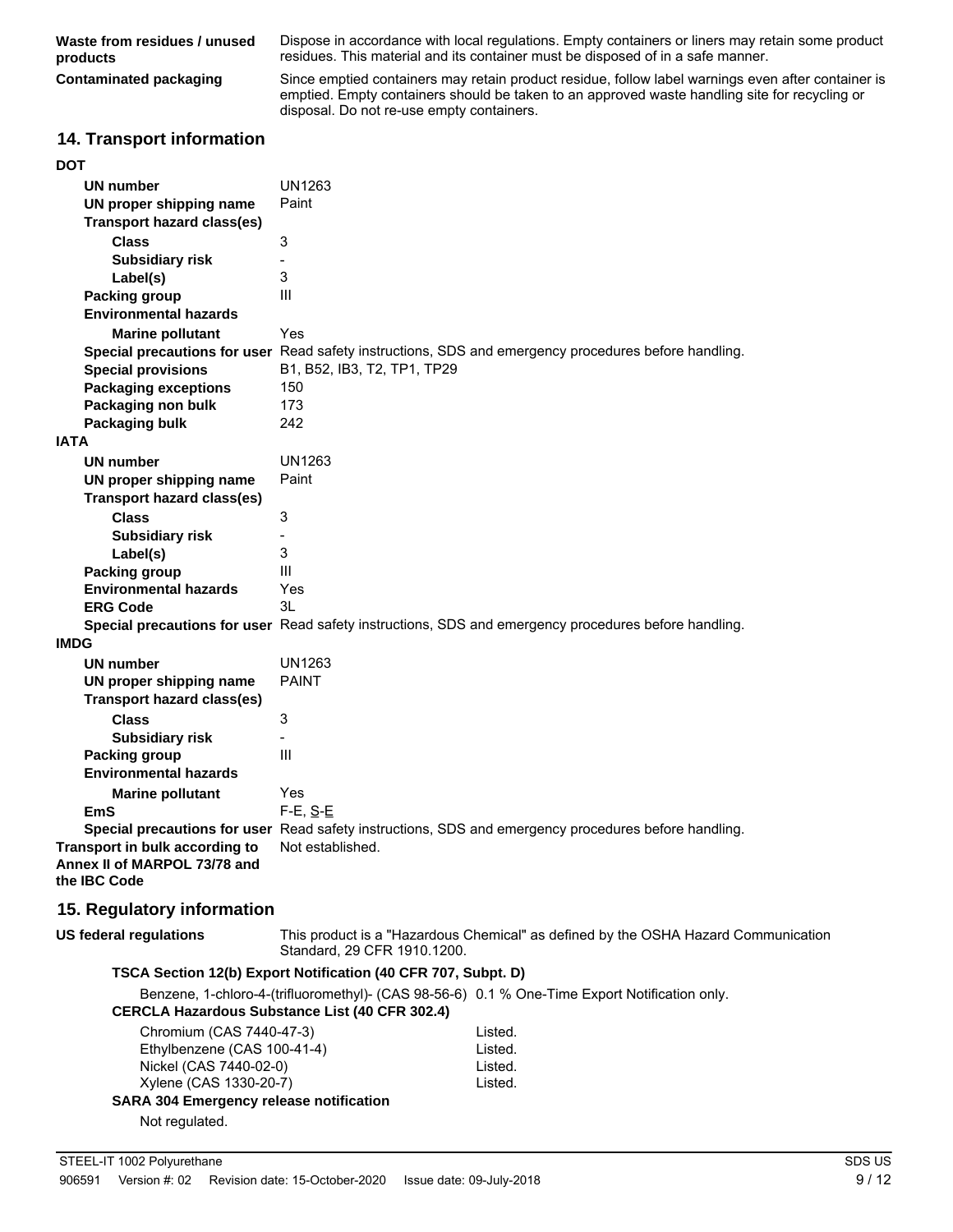#### **OSHA Specifically Regulated Substances (29 CFR 1910.1001-1053)**

Quartz (CAS 14808-60-7) Cancer

# lung effects immune system effects kidney effects

**Toxic Substances Control Act (TSCA)** All components of the mixture on the TSCA 8(b) inventory are designated "active".

#### **Superfund Amendments and Reauthorization Act of 1986 (SARA)**

**SARA 302 Extremely hazardous substance**

Not listed.

**SARA 311/312 Hazardous** Yes **chemical**

| <b>Classified hazard</b><br>categories | Flammable (gases, aerosols, liquids, or solids)<br>Skin corrosion or irritation<br>Respiratory or skin sensitization<br>Carcinogenicity<br>Reproductive toxicity |
|----------------------------------------|------------------------------------------------------------------------------------------------------------------------------------------------------------------|
|                                        | Specific target organ toxicity (single or repeated exposure)                                                                                                     |

#### **SARA 313 (TRI reporting)**

| <b>CAS number</b> | % by wt.       |  |
|-------------------|----------------|--|
| 7440-47-3         | 1 - 4          |  |
| $100 - 41 - 4$    | ${}^{8}$ < 0.8 |  |
| 7440-02-0         | $1 - 3$        |  |
| 1330-20-7         | $1 - 3$        |  |
|                   |                |  |

#### **Other federal regulations**

#### **Clean Air Act (CAA) Section 112 Hazardous Air Pollutants (HAPs) List**

C.I. Pigment black 028 (CAS 68186-91-4) Chromium (CAS 7440-47-3) Ethylbenzene (CAS 100-41-4) Nickel (CAS 7440-02-0) Xylene (CAS 1330-20-7)

#### **Clean Air Act (CAA) Section 112(r) Accidental Release Prevention (40 CFR 68.130)**

Not regulated.

**Safe Drinking Water Act** Contains component(s) regulated under the Safe Drinking Water Act. **(SDWA)**

#### **US state regulations**

#### **US. Massachusetts RTK - Substance List**

Carbon black (CAS 1333-86-4) Chromium (CAS 7440-47-3) Ethylbenzene (CAS 100-41-4) Nickel (CAS 7440-02-0) Quartz (CAS 14808-60-7) Xylene (CAS 1330-20-7)

### **US. New Jersey Worker and Community Right-to-Know Act**

Benzene, 1-chloro-4-(trifluoromethyl)- (CAS 98-56-6) Carbon black (CAS 1333-86-4) Chromium (CAS 7440-47-3) Distillates (petroleum), hydrotreated light (CAS 64742-47-8) Ethylbenzene (CAS 100-41-4) Nickel (CAS 7440-02-0) Quartz (CAS 14808-60-7) Xylene (CAS 1330-20-7)

### **US. Pennsylvania Worker and Community Right-to-Know Law**

C.I. Pigment black 028 (CAS 68186-91-4) Carbon black (CAS 1333-86-4) Chromium (CAS 7440-47-3) Ethylbenzene (CAS 100-41-4) Nickel (CAS 7440-02-0) Quartz (CAS 14808-60-7) Xylene (CAS 1330-20-7)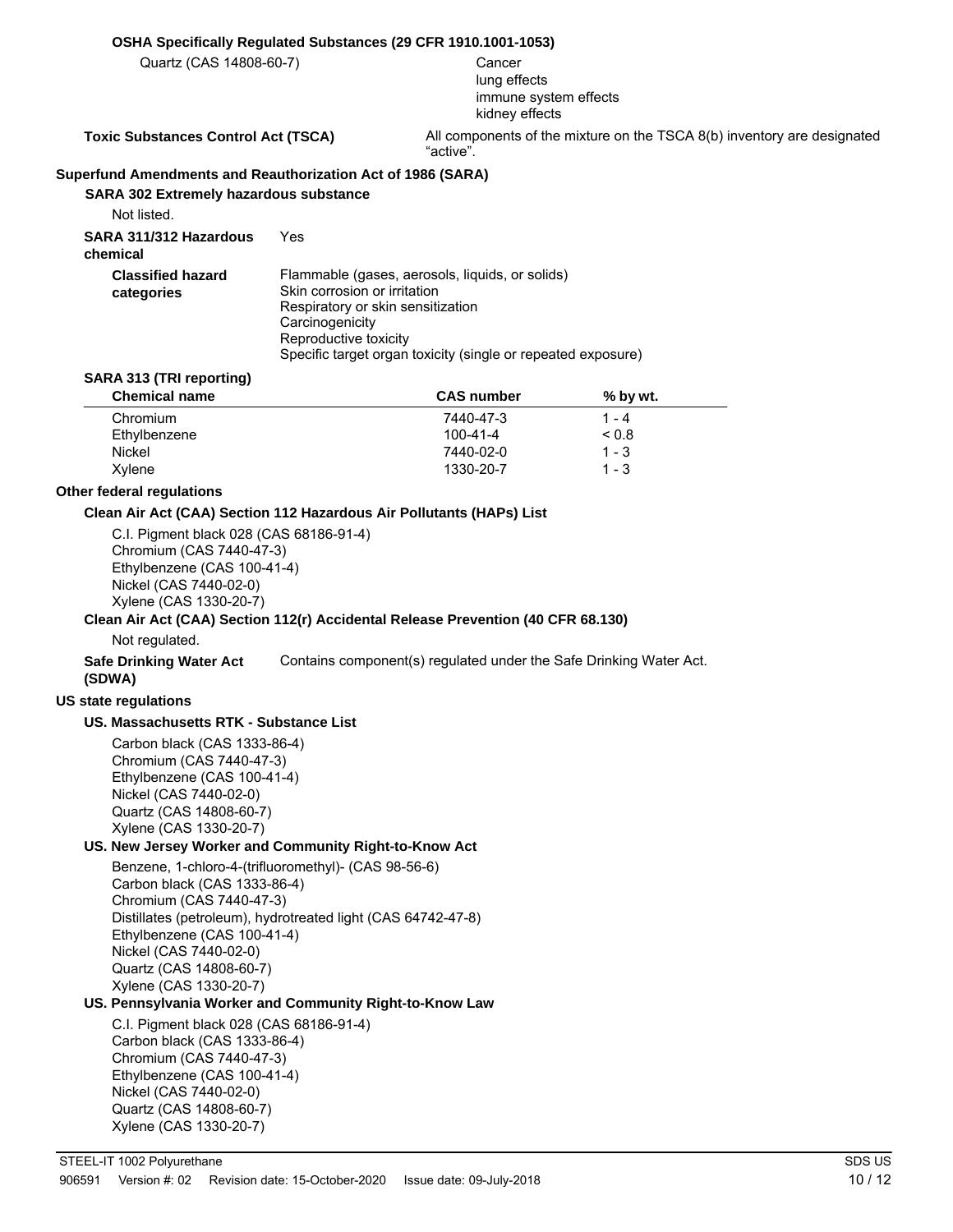### **US. Rhode Island RTK**

C.I. Pigment black 028 (CAS 68186-91-4) Carbon black (CAS 1333-86-4) Chromium (CAS 7440-47-3) Ethylbenzene (CAS 100-41-4) Nickel (CAS 7440-02-0) Quartz (CAS 14808-60-7) Xylene (CAS 1330-20-7)

### **California Proposition 65**



WARNING: This product can expose you to chemicals including Benzene, 1-chloro-4-(trifluoromethyl)-, which is known to the State of California to cause cancer, and Toluene, which is known to the State of California to cause birth defects or other reproductive harm. For more information go to www.P65Warnings.ca.gov.

### **California Proposition 65 - CRT: Listed date/Carcinogenic substance**

| Benzene, 1-chloro-4-(trifluoromethyl)- (CAS 98-56-6) Listed: June 28, 2018 |                           |  |  |
|----------------------------------------------------------------------------|---------------------------|--|--|
| Carbon black (CAS 1333-86-4)                                               | Listed: February 21, 2003 |  |  |
| Ethylbenzene (CAS 100-41-4)                                                | Listed: June 11, 2004     |  |  |
| Nickel (CAS 7440-02-0)                                                     | Listed: October 1, 1989   |  |  |
| Quartz (CAS 14808-60-7)                                                    | Listed: October 1, 1988   |  |  |
| fornia Proposition 65 - CRT: Listed date/Developmental toxin               |                           |  |  |

#### **California Proposition 65 - CRT: Listed date/Developmental toxin**

Toluene (CAS 108-88-3) Listed: January 1, 1991

**US. California. Candidate Chemicals List. Safer Consumer Products Regulations (Cal. Code Regs, tit. 22, 69502.3, subd. (a))**

Benzene, 1-chloro-4-(trifluoromethyl)- (CAS 98-56-6) C.I. Pigment black 028 (CAS 68186-91-4) Carbon black (CAS 1333-86-4) Chromium (CAS 7440-47-3) Ethylbenzene (CAS 100-41-4) Nickel (CAS 7440-02-0) Quartz (CAS 14808-60-7) Xylene (CAS 1330-20-7)

#### **International Inventories**

| Country(s) or region        | <b>Inventory name</b>                                                     | On inventory (yes/no)* |
|-----------------------------|---------------------------------------------------------------------------|------------------------|
| Australia                   | Australian Inventory of Industrial Chemicals (AICIS)                      | No                     |
| Canada                      | Domestic Substances List (DSL)                                            | Yes                    |
| Canada                      | Non-Domestic Substances List (NDSL)                                       | No                     |
| China                       | Inventory of Existing Chemical Substances in China (IECSC)                | Yes                    |
| Europe                      | European Inventory of Existing Commercial Chemical<br>Substances (EINECS) | No                     |
| Europe                      | European List of Notified Chemical Substances (ELINCS)                    | No                     |
| Japan                       | Inventory of Existing and New Chemical Substances (ENCS)                  | No                     |
| Korea                       | Existing Chemicals List (ECL)                                             | No                     |
| New Zealand                 | New Zealand Inventory                                                     | Yes                    |
| <b>Philippines</b>          | Philippine Inventory of Chemicals and Chemical Substances<br>(PICCS)      | No                     |
| Taiwan                      | Taiwan Chemical Substance Inventory (TCSI)                                | Yes                    |
| United States & Puerto Rico | Toxic Substances Control Act (TSCA) Inventory                             | Yes                    |

\*A "Yes" indicates that all components of this product comply with the inventory requirements administered by the governing country(s) A "No" indicates that one or more components of the product are not listed or exempt from listing on the inventory administered by the governing country(s).

### **16. Other information, including date of preparation or last revision**

| <b>Issue date</b>    | 09-July-2018    |
|----------------------|-----------------|
| <b>Revision date</b> | 15-October-2020 |
| <b>Version #</b>     | 02              |